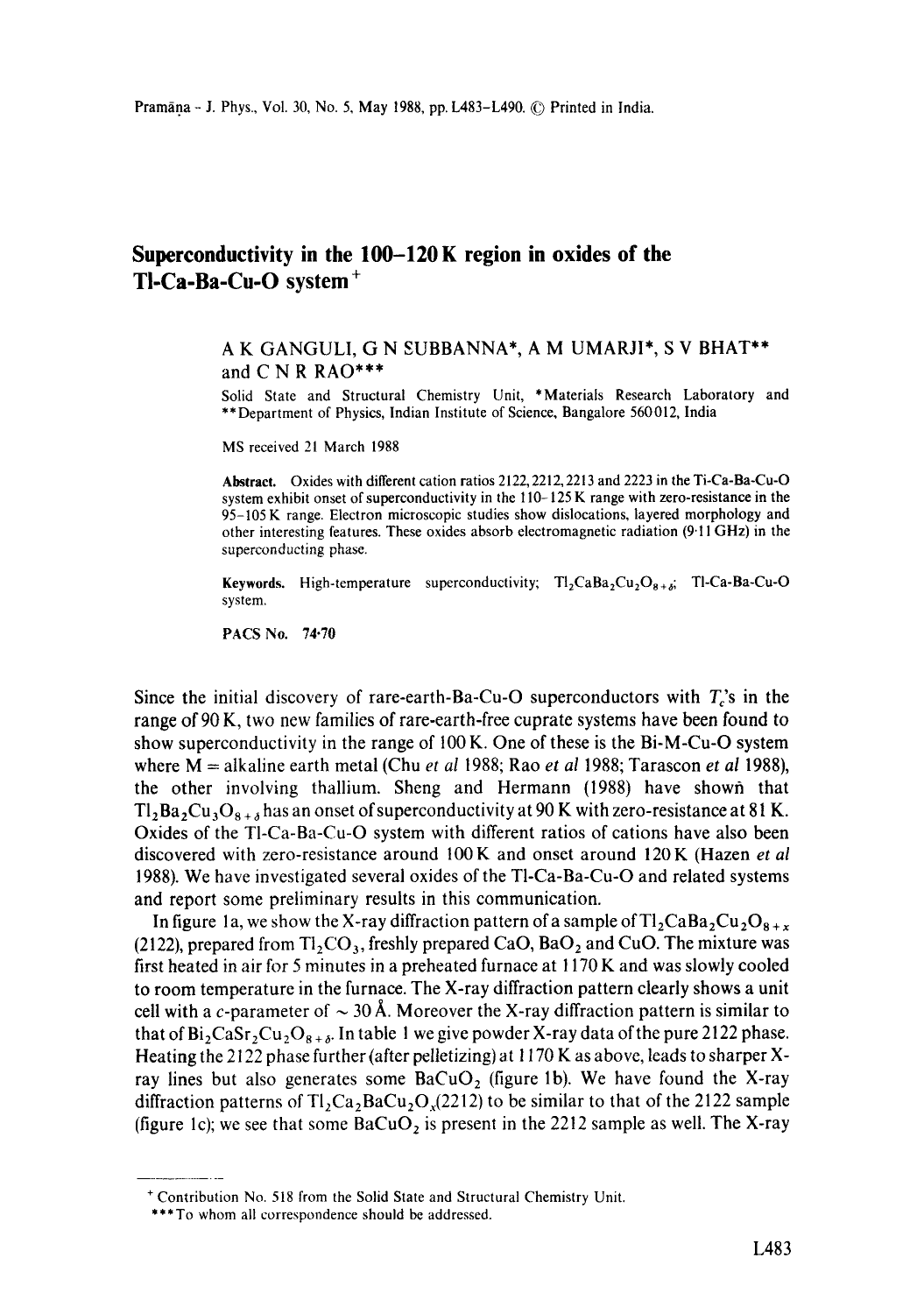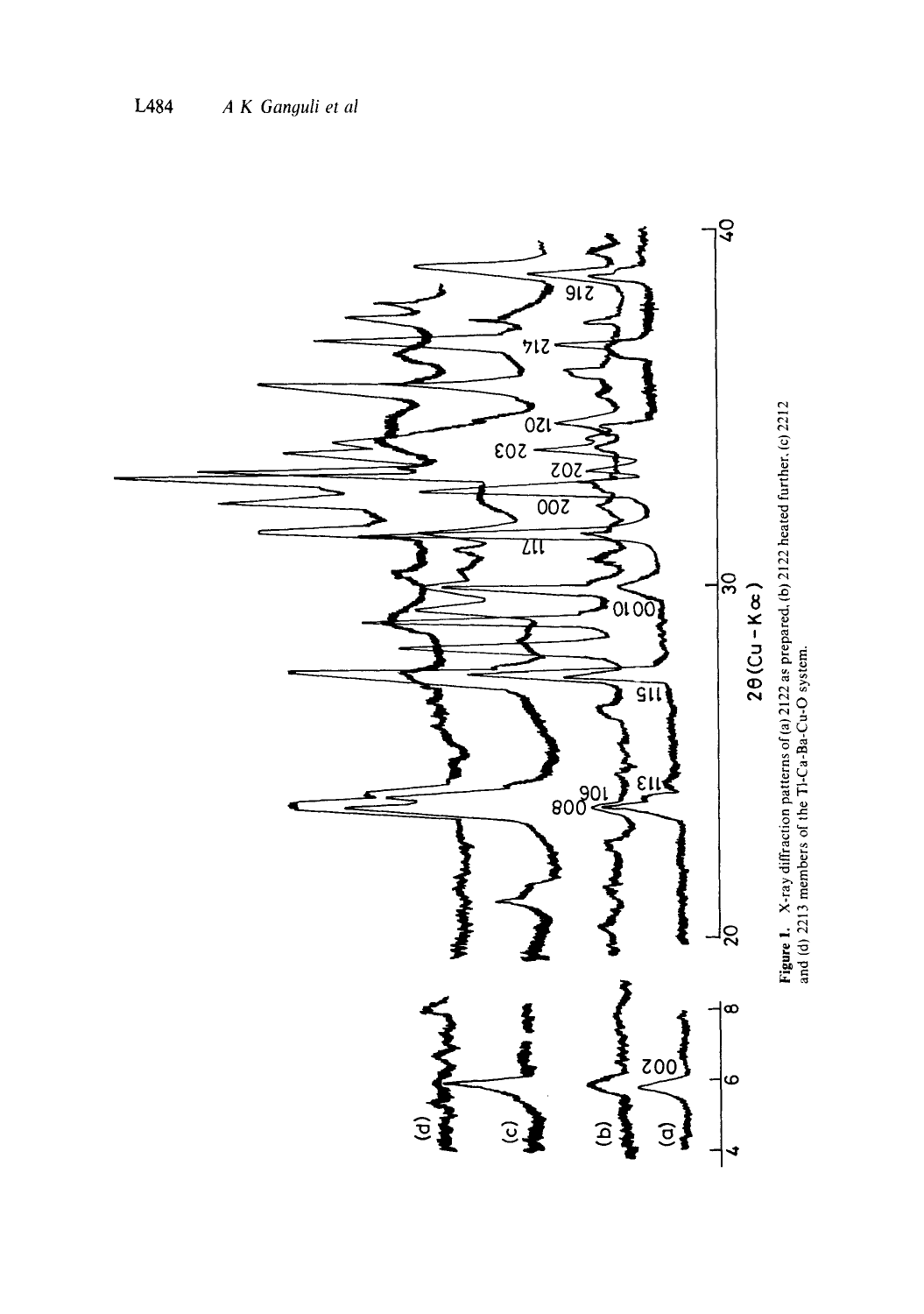| h k l                                                          | $d_{\text{obs}}(\text{\AA})$ | $d_{\text{cal}}(\text{\AA})$ | $I/I_0$        |
|----------------------------------------------------------------|------------------------------|------------------------------|----------------|
| 002                                                            | 14.979                       | 14 900                       | 10             |
| 0 <sub>4</sub><br>$\bf{0}$                                     | 7.406                        | 7.450                        | $\overline{2}$ |
| $\overline{0}$<br>0<br>8                                       | 3.746                        | 3.725                        | 25             |
| 0<br>6<br>1                                                    | 3.700                        | 3.684                        | 15             |
| 3<br>$\mathbf{1}$<br>$\mathbf{1}$                              | 3.619                        | 3.613                        | 4              |
| 5<br>$\mathbf{1}$<br>1                                         | 3.243                        | 3.251                        | 60             |
| 0<br>$\bf{0}$<br>10                                            | 2.980                        | 2.980                        | 15             |
| $\mathbf{1}$<br>1<br>7                                         | 2.858                        | 2.867                        | 100            |
| $\overline{c}$<br>$\bf{0}$<br>$\bf{0}$                         | 2.743                        | 2.740                        | 85             |
| $\overline{c}$<br>$\bf{0}$<br>$\overline{2}$                   | 2.698                        | 2.698                        | 15             |
| $\overline{c}$<br>$\overline{\mathbf{3}}$<br>$\bf{0}$          | 2.652                        | 2.647                        | 10             |
|                                                                | 2.600                        |                              | 8              |
| $\boldsymbol{2}$<br>1<br>$\boldsymbol{0}$                      | 2.455                        | 2.455                        | 20             |
| $\mathbf{1}$<br>$\mathbf{c}$<br>4                              | 2.332                        | 2.329                        | 12             |
| $\overline{2}$<br>1<br>6                                       | 2.201                        | 2 1 9 8                      | 15             |
| ∤<br>$\overline{c}$<br>$\boldsymbol{0}$<br>8                   |                              | 2.207                        |                |
| $\mathbf{1}$<br>1<br>12                                        | 2.103                        | 2.094                        | 10             |
| 0<br>$\mathbf{2}$<br>10                                        | 2.027                        | $2 - 020$                    | 8              |
| $\overline{\mathbf{c}}$<br>$\overline{\mathbf{c}}$<br>$\bf{0}$ | 1.939                        | 1.940                        | 40             |
| $\overline{\mathbf{3}}$<br>$\mathbf 0$<br>$\bf{0}$             | 1.829                        | 1.826                        | 25             |
| 3<br>$\mathbf{1}$<br>5                                         | 1.664                        | 1.664                        | 20             |
| $\overline{\mathbf{c}}$<br>$\overline{2}$<br>10                | 1.632                        | 1.626                        | 5              |
| $\overline{\mathbf{3}}$<br>$\mathbf{1}$<br>7                   |                              | 1.605                        |                |
|                                                                | 1.601                        |                              | 25             |
| 17<br>ĺ<br>$\mathbf{1}$                                        |                              | 1.597                        |                |
| 0<br>$\mathbf 0$<br>19                                         | 1.576                        | 1.568                        | 10             |
| $\overline{a}$<br>$\overline{\mathbf{c}}$<br>12                | 1.520                        | 1.529                        | 14             |
| $\overline{2}$<br>2<br>14                                      | 1.435                        | 1.429                        | 8              |
| $\overline{c}$<br>$\bf{0}$<br>18                               |                              | 1.427                        |                |
|                                                                | 1.423                        |                              | 4              |
| 0021                                                           |                              | 1.419                        |                |
| 400                                                            | 1.372                        | 1.370                        | 8              |
|                                                                |                              |                              |                |

Table 1. Powder X-ray diffraction data of  $T1_2CaBa_2Cu_2O_*$ \*.

\*Indexed on an orthorhombic cell with  $a = 5.479$ ,

 $b = 5.493$  and  $c = 29.80~\text{\AA}$ .

diffraction pattern of the 2213 sample is shown in figure ld. This sample also shows the presence of BaCuO<sub>2</sub> along with the superconducting phase. We generally find that the most stable phase is pseudo-tetragonal 2122. We have also prepared  $Tl_2Ca_2Ba_2Cu_3O_x$ (2223) with  $C \approx 36 \text{ Å}$ ; this sample has a tendency to form 2122 and BaCuO<sub>2</sub>, if the conditions are not perfect. It is most crucial that we avoid evaporation of  $Tl_2O_3$  by heating for a minimum amount of time in a preheated furnace and follow a proper cooling schedule.

We have carried out electron microscopic investigations of these T1-Ca-Ba-Cu-O oxides. Bright-field images of the 2122 sample show evidence of layered morphology (figure 2) similar to the analogous Bi phase. In figure 3 we show a typical lattice image of the 2122 phase (with 15 A fringes), the dark bands probably corresponding to the T1 layers. We have found evidence for dislocations in many of these phases, similar to the oxides of the Aurivillius family (Rao and Gopalakrishnan 1986) as well as those of the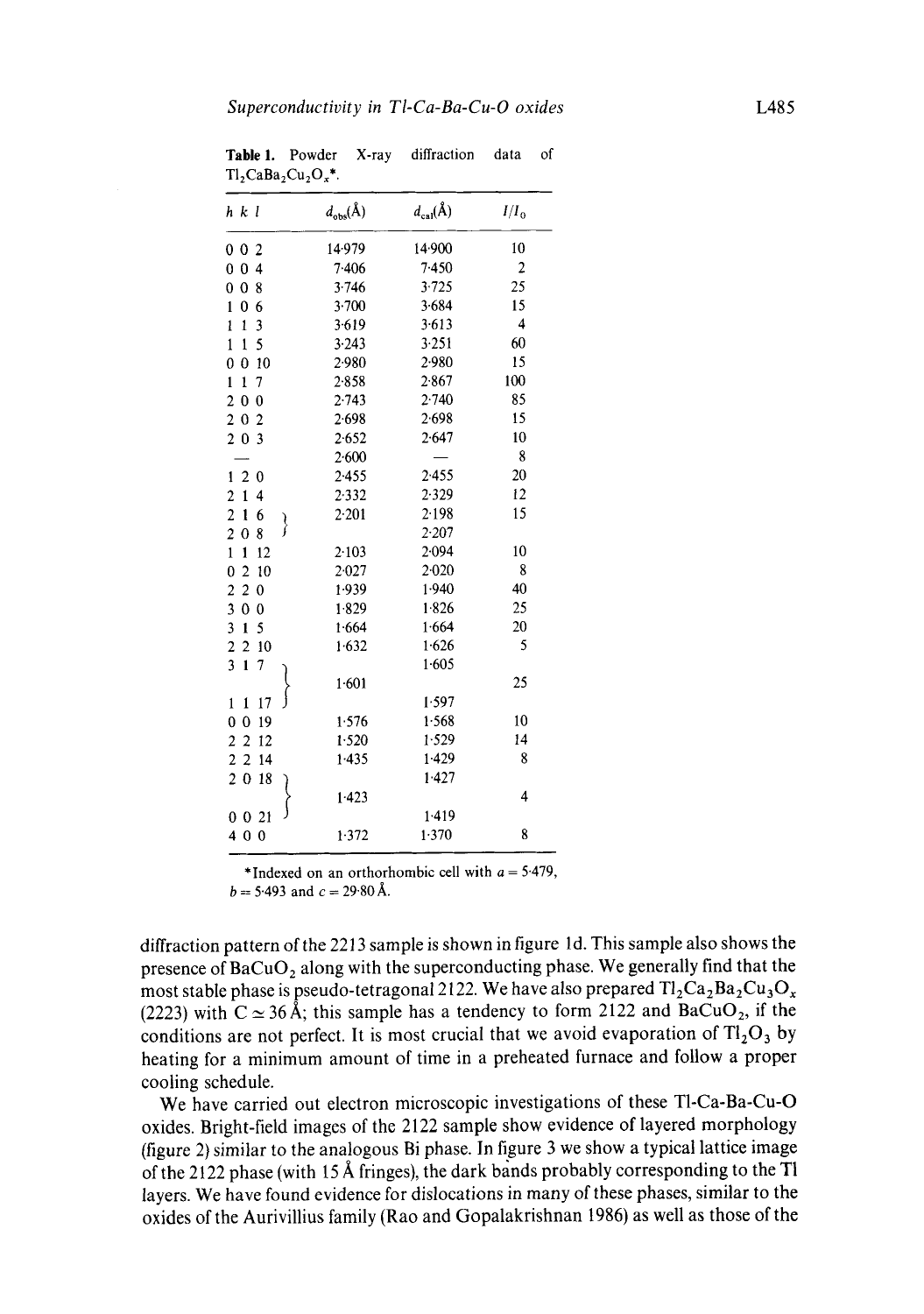

Figure 2. Bright-field image of 2122 suggesting layered morphology.



Figure 3. Lattice image of 2122.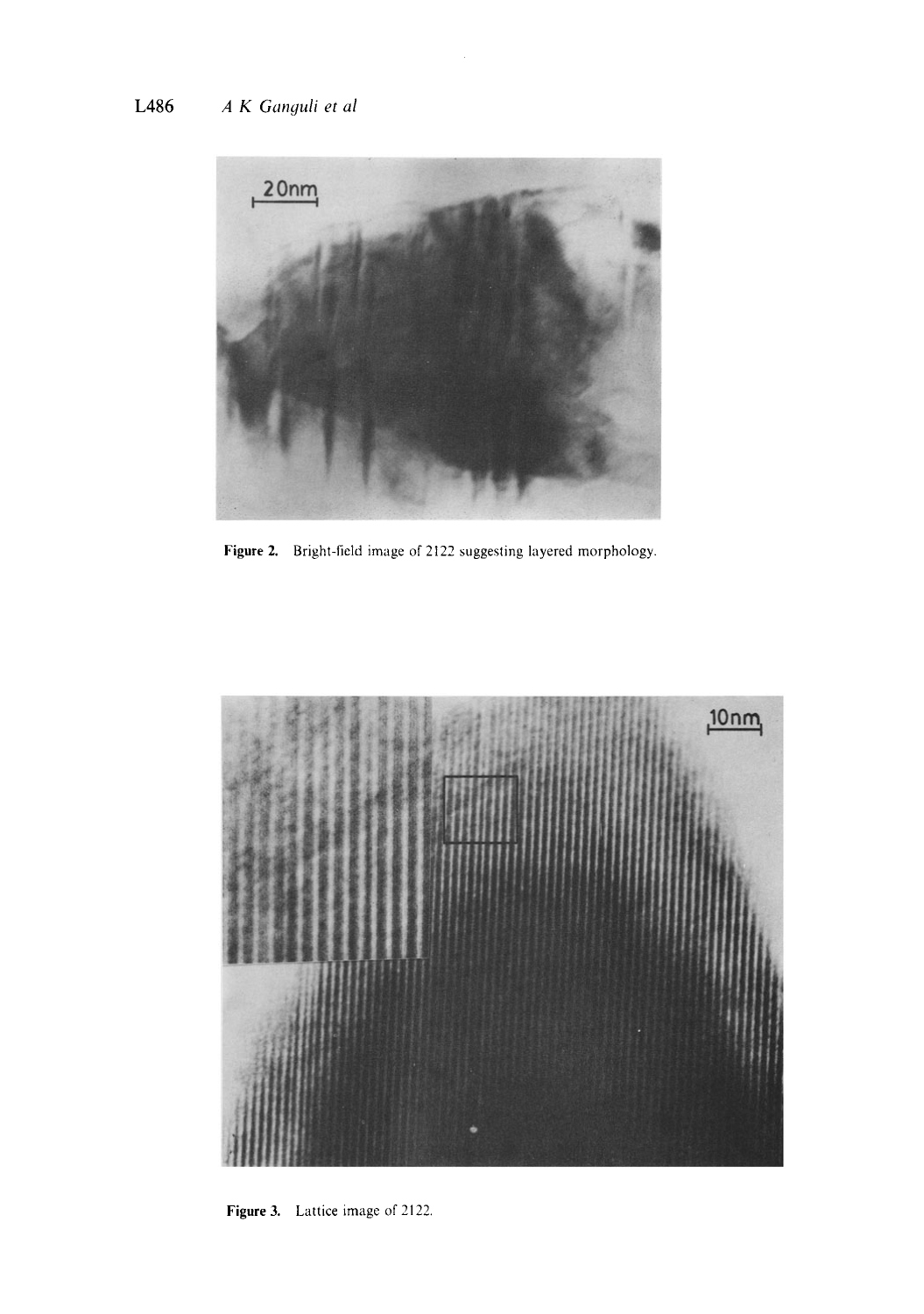Bi-Ca-Sr-Cu-O oxides (Rao *et al* 1988). Some of the crystals also show intergrowths of different layered sequences, associated with a distribution of c-parameters. Electron diffraction patterns of 2122 and related oxides correspond to pseudo-tetragonal (or slightly orthorhombic) unit cells.

In figure 4 we show the electrical resistivity data of 2122, 2212, 2213 and 2223 samples of the T1-Ca-Ba-Cu-O system. All these members show zero-resistance between 95 K and 105 K and onset of superconductivity between 110 and 125 K.

AC susceptibility data of two members are shown in figure 5, we have found large Meissner effect in these samples showing onset of diamagnetism well above 100 K.

We have studied the absorption of electromagnetic radiation by TI-Ca-Ba-Cu-O high  $T_c$  superconductors. The phenomenon of enhanced absorption of electromagnetic



**Figure4.** Resistivity behaviour of 2122,2212,2213 and 2223 (nom) members of the T1-Ca-Ba-Cu-O system.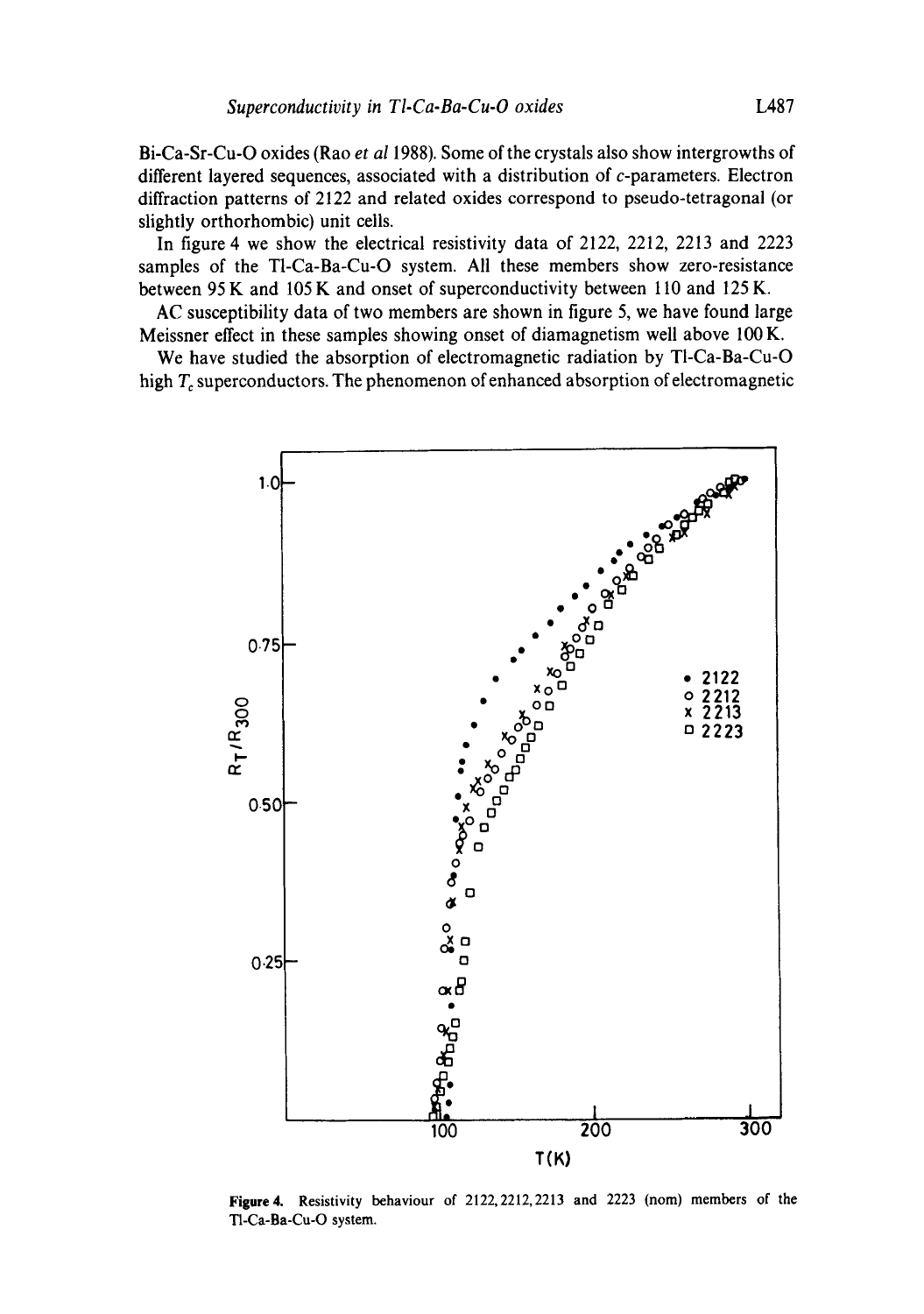

Figure 5, AC susceptibility (Meissner effect) data of 2122 and 2223.

radiation by the high  $T_c$  superconducting oxides was first discovered by us (Bhat *et al*) 1987a, b) in the case of  $YBa_2Cu_3O_7$  and subsequently observed by other workers (see for example Portis *et al* 1988). This phenomenon provides a useful technique for characterizing the samples with respect to their superconducting transition, the critical fields and also the quality of the samples. Figure 6 shows the derivatives of the absorption signals from the 2122 oxide recorded at various temperatures using a conventional x-band EPR spectrometer operating at a frequency of 9.11 GHz. A 100kHz modulating field of 0.1 G strength was used. The signals below 0 mT were recorded using a pair of current-carrying Helmholtz coils providing an auxiliary magnetic field in a sense opposite to that of the electromagnet. As shown in the figure, the signal appears at  $T_c$ , keeps increasing in intensity and width as the temperature is decreased, but retaining the centre at the same value of the field ( $\sim 0 \,\text{mT}$ ) consistent with the non-resonant nature of the phenomenon.

As in the case of our previous report on the  $YBa_2Cu_3O_{7-\delta}$  samples (Bhat *et al* 1987a, b), we obtain an enhancement (by about an order of magnitude) of the signal intensity when exposed to the atmosphere (presumably due to the oxygen therein) compared to the samples evacuated to  $\sim 0.1$  torr. However, it must be mentioned that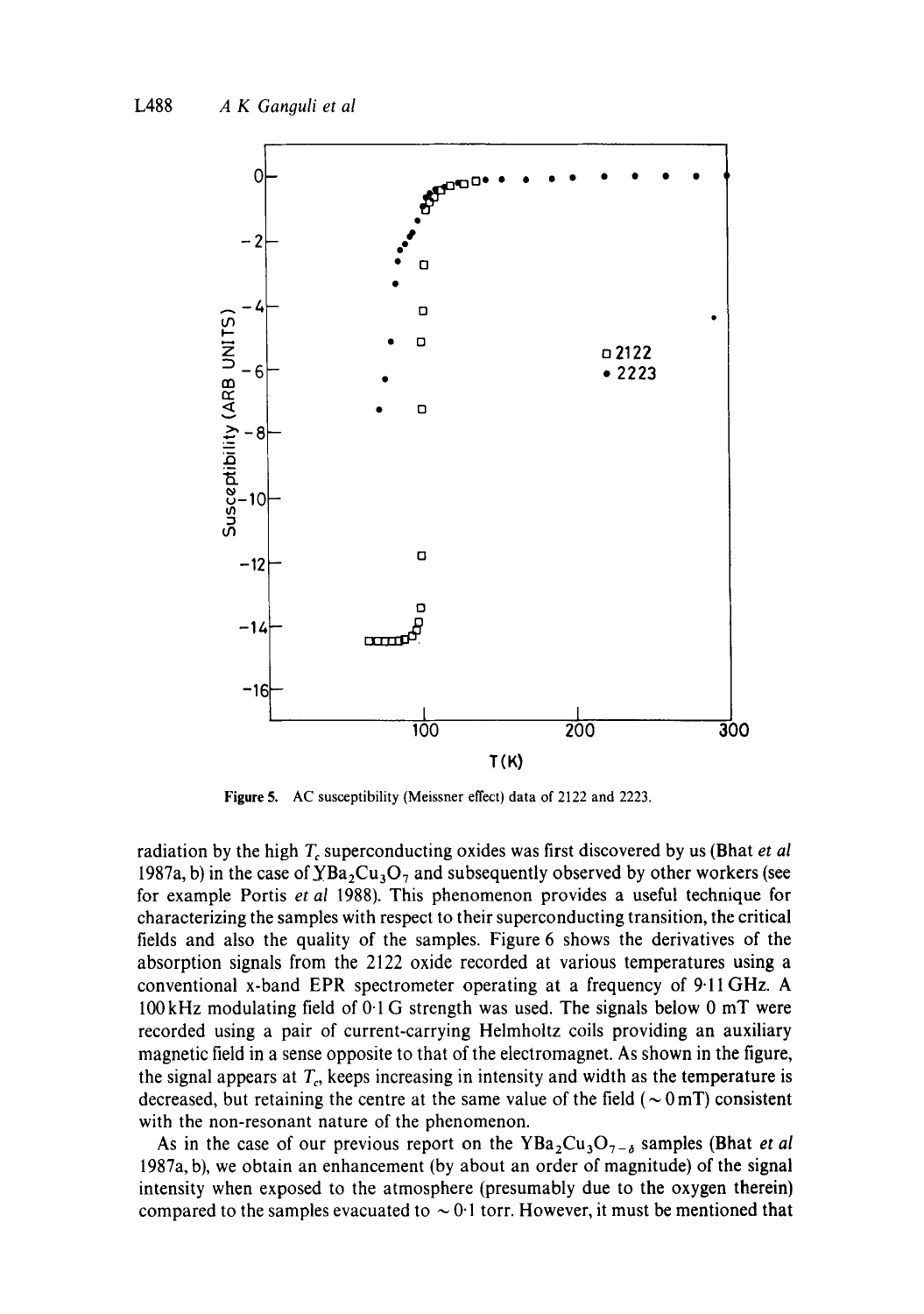

Figure 6. Derivatives of absorption signals of the 2122 oxide at various temperatures **recorded at 9'11GHz.** 

the actual magnitude of the enhancement depends greatly on the quality and history of the sample. Hysteresis effects were also observed between the forward and the reverse magnetic field sweeps as in the ease of the previous studies. There was practically no signal due to Cu<sup>2+</sup> at  $g \approx 2$  indicating the single phase nature of the compound.

We have investigated 2122 and other systems where both Tl and Bi are present and find these oxides also to be superconducting. Thus TlBiCaBa<sub>2</sub>Cu<sub>2</sub>O<sub>x</sub> shows onset of superconductivity around 100 K, but the behaviour is different from TI-Ca-Ba-Cu-O phases. We are also studying the TI-Pb-Cu-O system as well as intergrowths, results of which will be published elsewhere.

The authors thank the University Grants Commission, the Department of Science and Technology and the US National Science Foundation for support of this research.